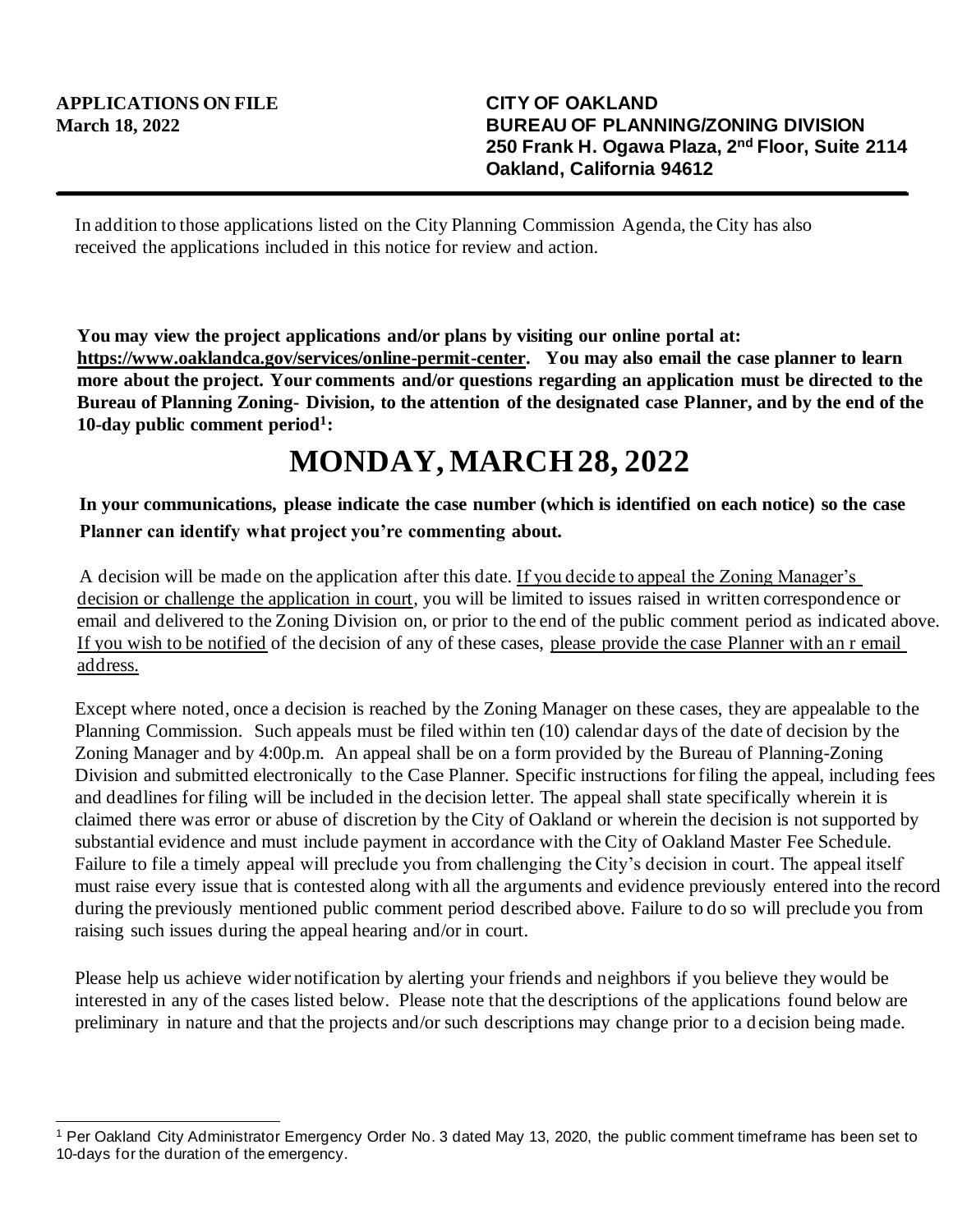| <b>Location:</b><br>1.              | $1942\,48$ <sup>th</sup> Avenue                                                     |
|-------------------------------------|-------------------------------------------------------------------------------------|
| <b>Assessor's Parcel Number(s):</b> | 035 238301700                                                                       |
| <b>Proposal:</b>                    | For the replacement of a demolished single-family dwelling and construction         |
|                                     | of a two-unit residential facility on an existing approximately 10,626 sq. ft. lot. |
| Applicant:                          | Bill Wong (510) 717-2228                                                            |
| Owner:                              | Michael Duong                                                                       |
| <b>Case File Number:</b>            | <b>PLN19293</b>                                                                     |
| <b>Planning Permits Required:</b>   | Regular Design Review for new construction of two dwelling units                    |
| <b>General Plan:</b>                | Mixed Housing Type Residential                                                      |
| Zoning:                             | RM-3 Zone                                                                           |
| <b>Environmental Determination:</b> | 15303-New Construction or Conversion of Small Structures; and 15183-                |
|                                     | Projects Consistent with a Community Plan, General Plan, or Zoning                  |
| <b>Historic Status:</b>             | Non-Historic Property                                                               |
| <b>City Council District:</b>       | 4                                                                                   |
| <b>Action to be Taken:</b>          | Pending                                                                             |
| <b>Finality of Decision:</b>        | Appealable to Planning Commission                                                   |
| <b>For Further Information:</b>     | Contact Case Planner, Gregory Qwan at (510) 238-2958 or by email at                 |
|                                     | gqwan@oaklandca.gov                                                                 |

| 2.<br><b>Location:</b>              | 4452 Mattis Court                                                                    |
|-------------------------------------|--------------------------------------------------------------------------------------|
| <b>Assessor's Parcel Number(s):</b> | 037 25300310031                                                                      |
| <b>Proposal:</b>                    | To construct a 3,020 square-foot, single-family dwelling and an 850 square           |
|                                     | foot attached Accessory Dwelling Unit with a two-car-garage on a 51% down-           |
|                                     | sloped vacant lot <i>Note: This is a re-notice of the project to include a Minor</i> |
|                                     | Variance as described below.                                                         |
| Applicant:                          | John Newton (510) 847-4108                                                           |
| Owner:                              | Rogelio Barrera                                                                      |
| <b>Case File Number:</b>            | <b>PLN21210</b>                                                                      |
| <b>Planning Permits Required:</b>   | Regular Design Review for new residential construction: and Minor Variance           |
|                                     | to locate the driveway $2'$ and $6'$ away from the adjacent driveways where $10'$    |
|                                     | is required.                                                                         |
| <b>General Plan:</b>                | Detached Unit Residential                                                            |
| Zoning:                             | RD-1 Zone                                                                            |
| <b>Environmental Determination:</b> | Exempt, Section 15303 (a) of the State CEQA Guidelines; new construction of          |
|                                     | single-family dwelling; Exempt Section 15183 of the State CEQA Guidelines:           |
|                                     | Projects consistent with a Community Plan, General Plan or Zoning.                   |
| <b>Historic Status:</b>             | Vacant lot                                                                           |
| <b>City Council District:</b>       | 4                                                                                    |
| <b>Action to be Taken:</b>          | Pending                                                                              |
| <b>Finality of Decision:</b>        | Appealable to Planning Commission                                                    |
| <b>For Further Information:</b>     | Contact Case Planner, Jason Madani at (510) 238-4790 or by email at                  |
|                                     | jmadani@oaklandca.gov                                                                |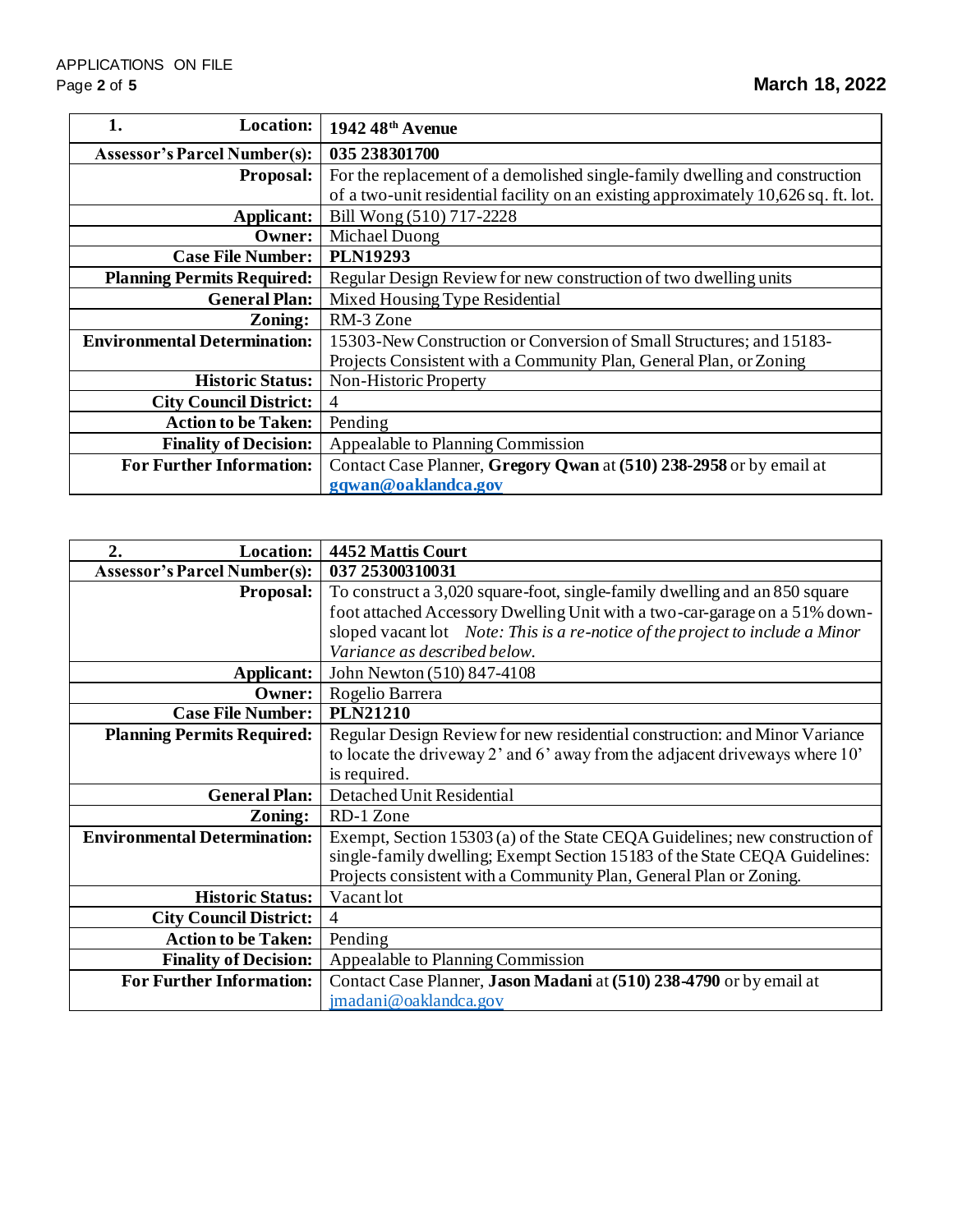| 3.<br><b>Location:</b>              | 0 Hillmont Drive (vacant lot adjacent to 7708 Hillmont Drive)                 |
|-------------------------------------|-------------------------------------------------------------------------------|
| <b>Assessor's Parcel Number(s):</b> | 040A342604300                                                                 |
| <b>Proposal:</b>                    | To construct a 2,764 square-foot single-family dwelling and a 926 square-foot |
|                                     | detached Accessory Dwelling Unit (ADU) with a two-car-garage on an up-        |
|                                     | sloped lot.                                                                   |
| Applicant:                          | Heien HA (510) 512-8315                                                       |
| <b>Owner:</b>                       | P.H. Western                                                                  |
| <b>Case File Number:</b>            | <b>PLN21021</b>                                                               |
| <b>Planning Permits Required:</b>   | Regular Design Review for new residential construction                        |
| <b>General Plan:</b>                | Detached Unit Residential                                                     |
| Zoning:                             | RD-1 Zone                                                                     |
| <b>Environmental Determination:</b> | Exempt, Section 15303 (a) of the State CEQA Guidelines; new construction of   |
|                                     | single-family dwelling; Exempt Section 15183 of the State CEQA Guidelines:    |
|                                     | Projects consistent with a Community Plan, General Plan or Zoning.            |
| <b>Historic Status:</b>             | Vacant lot                                                                    |
| <b>City Council District:</b>       | 6                                                                             |
| <b>Action to be Taken:</b>          | Pending                                                                       |
| <b>Finality of Decision:</b>        | Appealable to Planning Commission                                             |
| <b>For Further Information:</b>     | Contact Case Planner, Jason Madani at (510) 238-4790 or by email at           |
|                                     | jmadani@oaklandca.gov                                                         |

| <b>Location:</b><br>4.              | 3453 Birdsall Avenue                                                         |
|-------------------------------------|------------------------------------------------------------------------------|
| <b>Assessor's Parcel Number(s):</b> | 036 250003900                                                                |
| <b>Proposal:</b>                    | To construct a 672 square-foot, second-story addition and a 134 square foot, |
|                                     | second-story deck to a 1,724 square-foot single-family dwelling.             |
| Applicant:                          | Baird Wheatley (706) 201 5953                                                |
| Owner:                              | Guthrie Fleischman & Jamedra Brown                                           |
| <b>Case File Number:</b>            | <b>PLN21232</b>                                                              |
| <b>Planning Permits Required:</b>   | Regular Design Review for an upper story rear addition and Minor Variance    |
|                                     | for 28 square feet of the addition within the rear yard setback.             |
| <b>General Plan:</b>                | Detached Unit Residential                                                    |
| Zoning:                             | Detached Unit Residential - 1 (RD-1) Zone                                    |
| <b>Environmental Determination:</b> | CEQA Guidelines Section 15301 – Existing Facilities; and 15183 – Projects    |
|                                     | Consistent with a Community Plan, General Plan, or Zoning (assuming          |
|                                     | exempt)                                                                      |
| <b>Historic Status:</b>             | Not a historic property; Oakland Cultural Heritage Rating: D3                |
| <b>City Council District:</b>       | 6                                                                            |
| <b>Action to be Taken:</b>          | Pending                                                                      |
| <b>Finality of Decision:</b>        | Appealable to Planning Commission                                            |
| <b>For Further Information:</b>     | Contact Case Planner, Heather Klein at (510) 238-3659 or by email at         |
|                                     | hklein@oaklandca.gov                                                         |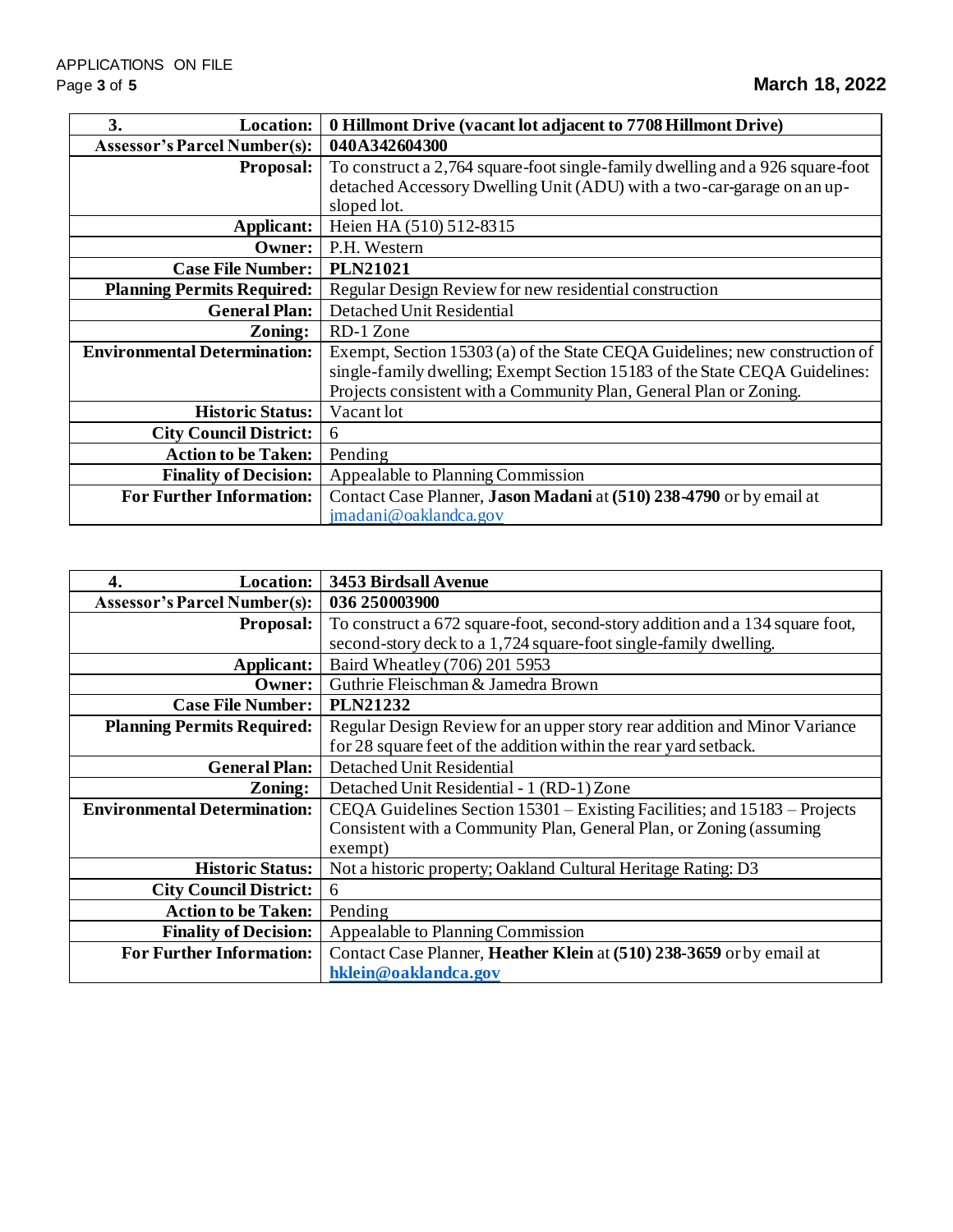| 5.<br><b>Location:</b>              | 2401 Adeline Street and 1164 24th Street                                         |
|-------------------------------------|----------------------------------------------------------------------------------|
| <b>Assessor's Parcel Number(s):</b> | 005-043701100 & 005-043701200                                                    |
| <b>Proposal:</b>                    | Demolition of an existing liquor store and two residential units to construct a  |
|                                     | three story, 18-unit multi-family building, including two very low-income        |
|                                     | affordable units and 1,220 square foot of ground floor commercial space.         |
|                                     | Project is requesting one concession per the State Density Bonus Law to          |
|                                     | reduce the rear yard setback from 10'-0" to $6'$ -11 & $3'$ -10" and a waiver to |
|                                     | reduce parking from 19 to 13 spaces.                                             |
| Applicant:                          | Sonia Trujillo / Studio KDA (510) 841-3555                                       |
| Owner:                              | Abdel K Hassen (510) 774-5214                                                    |
| <b>Case File Number:</b>            | PLN21236/T2100175                                                                |
| <b>Planning Permits Required:</b>   | Regular Design Review for new construction, Minor Conditional Use Permit         |
|                                     | to construct a multi-family dwelling in the HBX-4 zone and a Parcel Map          |
|                                     | Waiver to merge two lots into one.                                               |
| <b>General Plan:</b>                | Housing and Business Mix                                                         |
| Zoning:                             | $HBX-4$                                                                          |
| <b>Environmental Determination:</b> | Exempt 15332 – In-fill Development and 15183 – Projects Consistent with a        |
|                                     | Community Plan, General Plan, or Zoning                                          |
| <b>Historic Status:</b>             | Potential Designated Historic Property rated Ec3 by the Oakland Cultural         |
|                                     | Heritage Survey.                                                                 |
| <b>City Council District:</b>       | 3                                                                                |
| <b>Action to be Taken:</b>          | Pending                                                                          |
| <b>Finality of Decision:</b>        | Appealable to Planning Commission                                                |
| <b>For Further Information:</b>     | Contact Case Planner, Eva Wu at (510) 238-3785 or by email at                    |
|                                     | ewu@oaklandca.gov                                                                |

| <b>Location:</b><br>6.              | <b>4277 Mountain View Avenue</b>                                              |
|-------------------------------------|-------------------------------------------------------------------------------|
| <b>Assessor's Parcel Number(s):</b> | 037 268601401                                                                 |
| <b>Proposal:</b>                    | To construct a 1,304 square-foot one-story building addition to the rear an   |
|                                     | existing 2,113 square-foot single-family residence on a down sloping hillside |
|                                     | lot, and to protect an adjacent creek.                                        |
| Applicant:                          | Jarvis Moore (510) 219-3633                                                   |
| Owner:                              | Karla B. Rush                                                                 |
| <b>Case File Number:</b>            | PLN21155 (CP21062)                                                            |
| <b>Planning Permits Required:</b>   | Regular Design Review for residential addition over 1,000 square feet in the  |
|                                     | RH-3 Zone and S-9 Overlay Zone; and CAT-XX Creek Protection Permit            |
| <b>General Plan:</b>                | Hillside Residential                                                          |
| Zoning:                             | RH-3 Hillside Residential and S-9 Fire Safety Protection Combining Zone       |
| <b>Environmental Determination:</b> | 15301 – Existing Facilities; and 15183 – Projects Consistent with a           |
|                                     | Community Plan, General Plan, or Zoning                                       |
| <b>Historic Status:</b>             | X                                                                             |
| <b>City Council District:</b>       | 6                                                                             |
| <b>Action to be Taken:</b>          | pending                                                                       |
| <b>Finality of Decision:</b>        | Appealable to Planning Commission                                             |
| <b>For Further Information:</b>     | Contact Case Planner, Rebecca Wysong at (510) 238-3123 or by email at         |
|                                     | rwysong@oaklandca.gov                                                         |